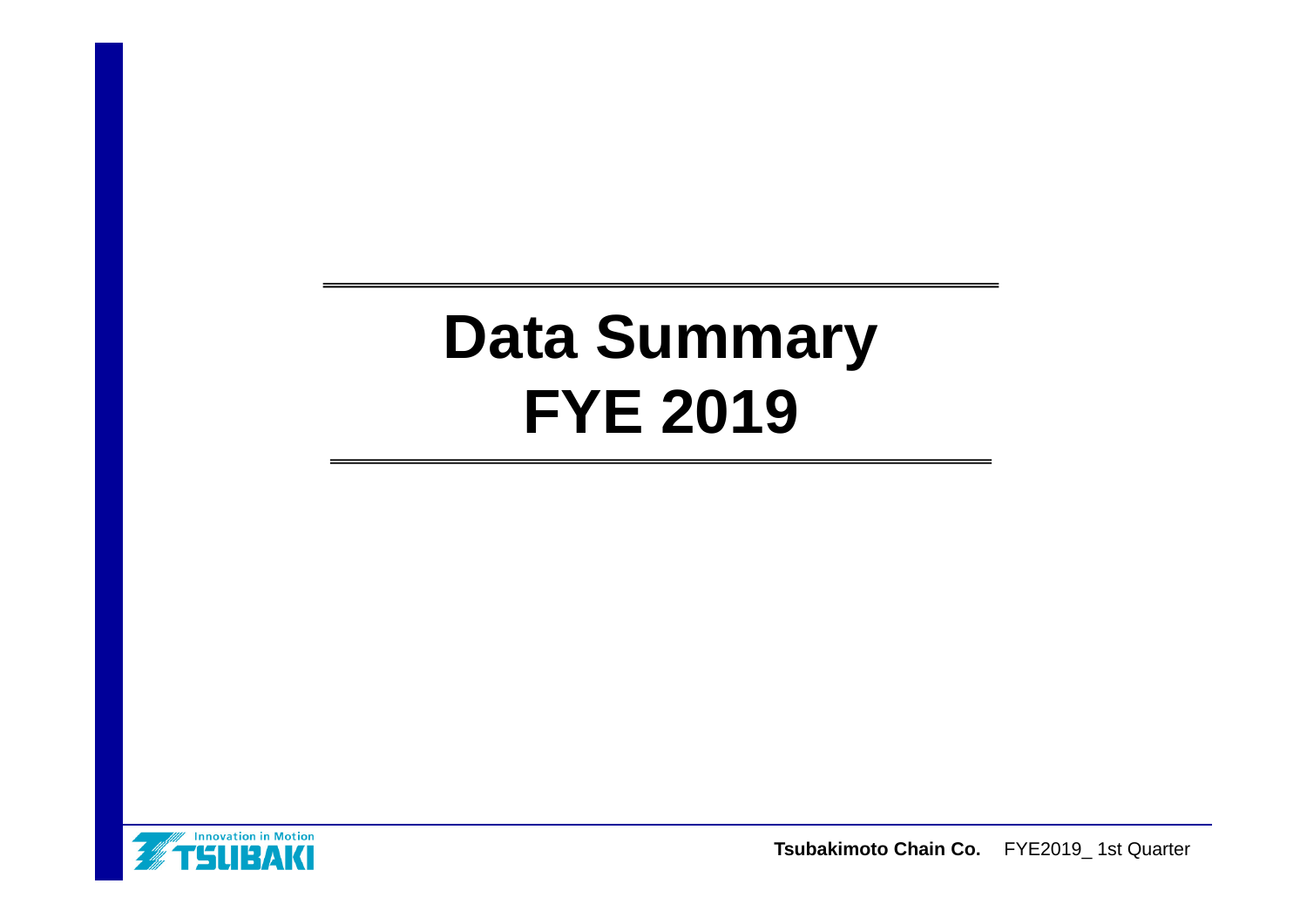### **Movement of Order Acceptance and Backlog (consolidated basis)**

| (Yen, millions) |  |
|-----------------|--|
|                 |  |

|                            | [Fiscal year] |         |                     |         |                   |                      | [Quarter] |        |        |        |    |    |    |
|----------------------------|---------------|---------|---------------------|---------|-------------------|----------------------|-----------|--------|--------|--------|----|----|----|
|                            |               |         | FYE 2016   FYE 2017 |         |                   | FYE 2018<br>FYE 2019 |           |        |        |        |    |    |    |
|                            | FYE 2015      |         |                     |         | FYE 2018 FYE 2019 | 1Q                   | 2Q        | 3Q     | 4Q     | 1Q     | 2Q | 3Q | 4Q |
| (Order acceptance)         |               |         |                     |         |                   |                      |           |        |        |        |    |    |    |
| Chain                      | 60,530        | 63,168  | 60,999              | 69,728  |                   | 16,554               | 16,042    | 19,251 | 17,881 | 17,546 |    |    |    |
| PTUC <sup>*</sup>          | 22,389        | 21,745  | 21,576              | 25,043  |                   | 5,949                | 6,385     | 6,507  | 6,202  | 6,724  |    |    |    |
| <b>Automotive Parts</b>    | 66,279        | 74,235  | 75,197              | 79,377  |                   | 19,739               | 18,812    | 19,928 | 20,898 | 20,459 |    |    |    |
| Materials Handling Systems | 44,627        | 43,460  | 42,826              | 46,770  |                   | 11,383               | 9,998     | 8,928  | 16,461 | 13,972 |    |    |    |
| Other                      | 2,258         | 2,165   | 2,455               | 2,826   |                   | 631                  | 995       | 779I   | 421    | 748    |    |    |    |
| Total                      | 196,086       | 204,776 | 203,056             | 223,747 |                   | 54,257               | 52,232    | 55,395 | 61,863 | 59,451 |    |    |    |
| (Backlog)                  |               |         |                     |         |                   |                      |           |        |        |        |    |    |    |
| Chain                      | 7,932         | 8,215   | 9,789               | 13,546  |                   | 10,758               | 11,037    | 13,486 | 13,546 | 14,133 |    |    |    |
| <b>PTUC</b>                | 3,361         | 3,464   | 3,732               | 5,148   |                   | 4,053                | 4,603     | 5,044  | 5,148  | 5,750  |    |    |    |
| <b>Automotive Parts</b>    | 169           | 931     | 982                 | 814     |                   | 1,003                | 999       | 950    | 814    | 895    |    |    |    |
| Materials Handling Systems | 17,926        | 16,876  | 18,716              | 22,044  |                   | 21,645               | 20,160    | 19,989 | 22,044 | 32,846 |    |    |    |
| Other                      | 265           | 88      | 163                 | 181     |                   | 228                  | 562       | 643    | 181    | 258    |    |    |    |
| Total                      | 29,655        | 29,576  | 33,385              | 41,735  |                   | 37,689               | 37,363    | 40,114 | 41,735 | 53,883 |    |    |    |

\*1 : P.T.U.C = Power Transmission Units and Components

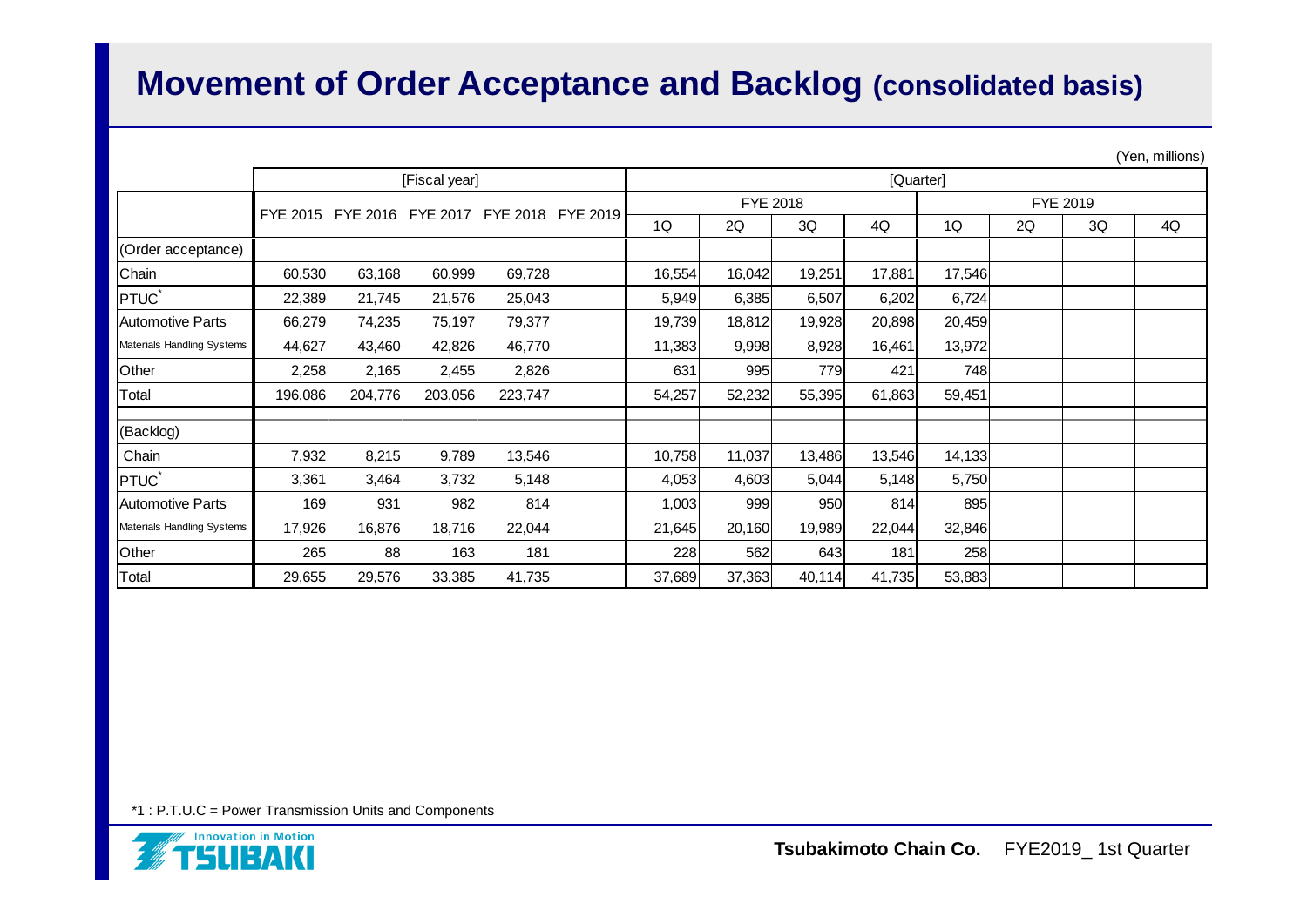## **Segment Information (by business group)**

|                             |               |          |          |          |          |        |           |        |        |        |    |         | (Teri, fililliofis) |
|-----------------------------|---------------|----------|----------|----------|----------|--------|-----------|--------|--------|--------|----|---------|---------------------|
|                             | [Fiscal year] |          |          |          |          |        | [Quarter] |        |        |        |    |         |                     |
|                             | FYE 2015      | FYE 2016 | FYE 2017 | FYE 2018 | FYE 2019 |        | FYE2018   |        |        |        |    | FYE2019 |                     |
|                             |               |          |          |          |          | 1Q     | 2Q        | 3 Q    | 4 Q    | 1Q     | 2Q | 3 Q     | 4 Q                 |
| $(Sales)^*$ <sup>1</sup>    |               |          |          |          |          |        |           |        |        |        |    |         |                     |
| Chain                       | 61,721        | 63,998   | 60,600   | 67,338   |          | 15,982 | 16,289    | 17,218 | 17,847 | 17,401 |    |         |                     |
| PTUC <sup>*2</sup>          | 22,557        | 21,975   | 21,563   | 24,156   |          | 5,725  | 5,979     | 6,189  | 6,262  | 6,224  |    |         |                     |
| <b>Automotive Parts</b>     | 66,978        | 73,473   | 75,147   | 79,545   |          | 19,719 | 18,816    | 19,976 | 21,034 | 20,379 |    |         |                     |
| Materials Handling Systems  | 45,169        | 44,354   | 41,043   | 44,187   |          | 8,347  | 11,793    | 9,225  | 14,821 | 11,432 |    |         |                     |
| Other                       | 2,968         | 3,186    | 3,001    | 3,331    |          | 704    | 787       | 813    | 1,025  | 900    |    |         |                     |
| Consolidated                | 196,738       | 203,976  | 198,762  | 215,716  |          | 49,870 | 52,908    | 52,795 | 60,141 | 55,480 |    |         |                     |
|                             |               |          |          |          |          |        |           |        |        |        |    |         |                     |
| (Operating profit)          |               |          |          |          |          |        |           |        |        |        |    |         |                     |
| Chain                       | 5,002         | 6,172    | 7,102    | 8,502    |          | 1,788  | 1,924     | 2,332  | 2,458  | 2,513  |    |         |                     |
| PTUC <sup>*2</sup>          | 2,400         | 2,428    | 2,218    | 3,060    |          | 690    | 610       | 917    | 841    | 911    |    |         |                     |
| <b>Automotive Parts</b>     | 11,916        | 12,258   | 12,385   | 10,258   |          | 2,680  | 2,481     | 2,869  | 2,227  | 2,529  |    |         |                     |
| Materials Handling Systems  | 1,940         | 659      | 706      | 416      |          | $-448$ | 581       | $-20$  | 304    | $-223$ |    |         |                     |
| Other                       | 123           | 84       | $-1$     | $-41$    |          | $-23$  | -6        | $-26$  | 15     | $-27$  |    |         |                     |
| Consolidated                | 21,427        | 21,570   | 21,647   | 20,694   |          | 4,331  | 5,167     | 5,706  | 5,487  | 5,440  |    |         |                     |
|                             |               |          |          |          |          |        |           |        |        |        |    |         |                     |
| (Operating profit, percent) |               |          |          |          |          |        |           |        |        |        |    |         |                     |
| Chain                       | 8.1%          | 9.6%     | 11.7%    | 12.6%    |          | 11.2%  | 11.8%     | 13.5%  | 13.8%  | 14.4%  |    |         |                     |
| PTUC <sup>*2</sup>          | 10.6%         | 11.0%    | 10.3%    | 12.7%    |          | 12.1%  | 10.2%     | 14.8%  | 13.4%  | 14.6%  |    |         |                     |
| <b>Automotive Parts</b>     | 17.8%         | 16.7%    | 16.5%    | 12.9%    |          | 13.6%  | 13.2%     | 14.4%  | 10.6%  | 12.4%  |    |         |                     |
| Materials Handling Systems  | 4.3%          | 1.5%     | 1.7%     | 0.9%     |          | —      | 4.9%      | —      | 2.1%   |        |    |         |                     |
| Other                       | 4.2%          | 2.6%     |          |          |          | —      |           | —      | 1.5%   |        |    |         |                     |
| Consolidated                | 10.9%         | 10.6%    | 10.9%    | 9.6%     |          | 8.7%   | 9.8%      | 10.8%  | 9.1%   | 9.8%   |    |         |                     |

\*1 : Sales figures include internal sales and transfers between segments.

\*2 : P.T.U.C = Power Transmission Units and Components



(Yen, millions)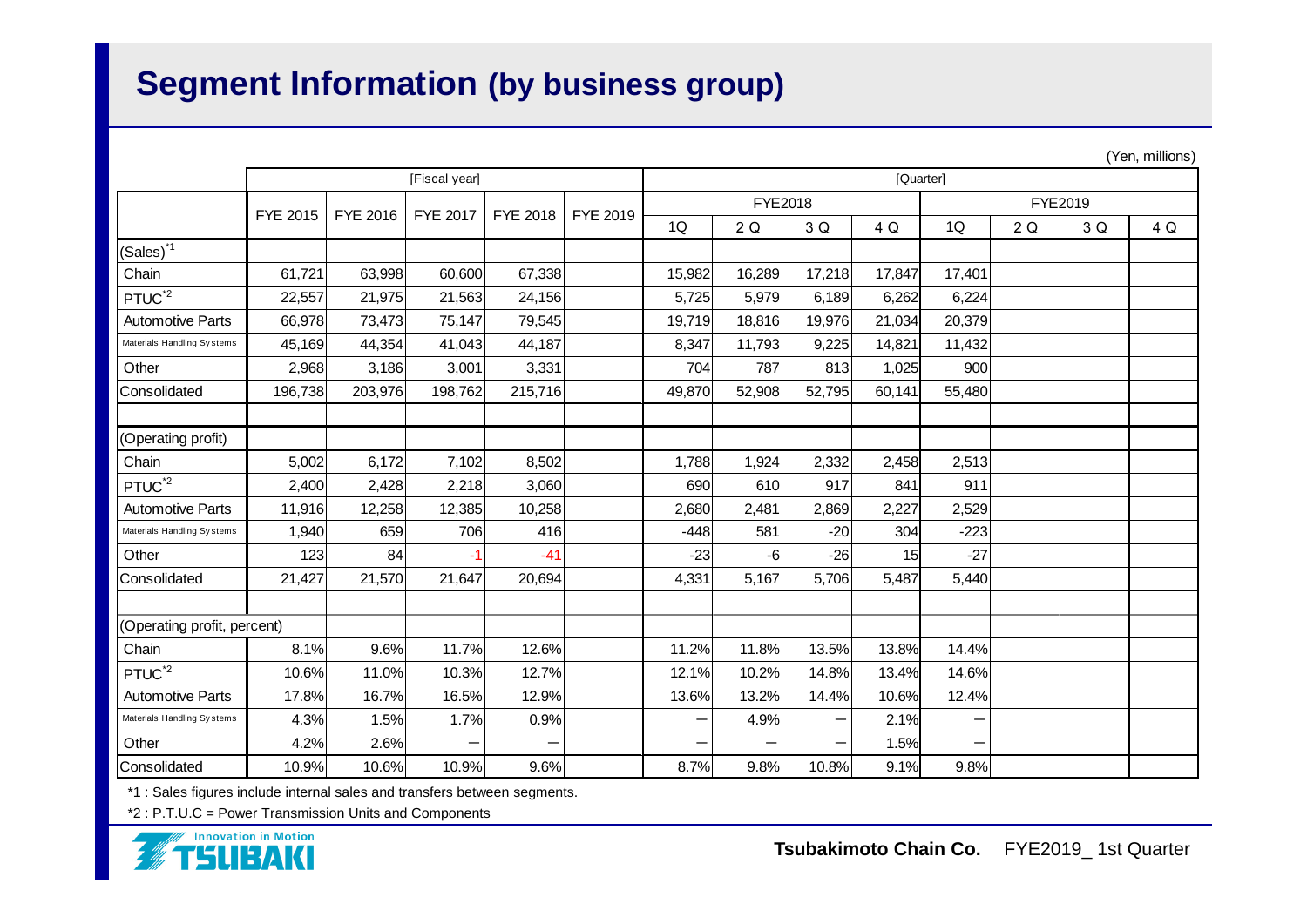## **Segment Information (by region)**

|                             | (Yen, millions) |         |         |                                              |  |          |           |        |        |        |          |    |    |
|-----------------------------|-----------------|---------|---------|----------------------------------------------|--|----------|-----------|--------|--------|--------|----------|----|----|
|                             | [Fiscal year]   |         |         |                                              |  |          | [Quarter] |        |        |        |          |    |    |
|                             |                 |         |         | FYE 2015 FYE 2016 FYE 2017 FYE 2018 FYE 2019 |  | FYE 2018 |           |        |        |        | FYE 2019 |    |    |
|                             |                 |         |         |                                              |  | 1Q       | 2Q        | 3Q     | 4Q     | 1Q     | 2Q       | 3Q | 4Q |
| (Sales)                     |                 |         |         |                                              |  |          |           |        |        |        |          |    |    |
| Japan                       | 119,349         | 121,347 | 117,795 | 125,380                                      |  | 27,906   | 31,692    | 31,486 | 34,296 | 30,542 |          |    |    |
| America                     | 48,749          | 51,671  | 50,830  | 52,862                                       |  | 13,184   | 12,271    | 12,418 | 14,989 | 14,078 |          |    |    |
| Europe                      | 26,545          | 24,219  | 23,181  | 25,620                                       |  | 5,953    | 6,209     | 6,409  | 7,049  | 7,481  |          |    |    |
| Indian Ocean Rim            | 10,718          | 12,626  | 12,763  | 14,850                                       |  | 3,541    | 3,378     | 3,710  | 4,221  | 4,258  |          |    |    |
| China                       | 14,062          | 16,494  | 18,186  | 22,251                                       |  | 4,850    | 5,265     | 5,331  | 6,805  | 5,594  |          |    |    |
| South Korea, Taiwan         | 7,115           | 8,578   | 8,378   | 9,684                                        |  | 2,483    | 2,758     | 2,335  | 2,108  | 2,560  |          |    |    |
|                             |                 |         |         |                                              |  |          |           |        |        |        |          |    |    |
| (Operating profit)          |                 |         |         |                                              |  |          |           |        |        |        |          |    |    |
| Japan                       | 12,694          | 12,621  | 11,351  | 12,203                                       |  | 2,006    | 3,191     | 3,664  | 3,342  | 2,814  |          |    |    |
| America                     | 4,162           | 4,496   | 4,853   | 3,034                                        |  | 972      | 687       | 725    | 650    | 1,002  |          |    |    |
| Europe                      | 890             | 531     | 687     | 204                                          |  | 23       | 35        | 219    | $-73$  | 116    |          |    |    |
| Indian Ocean Rim            | 1,385           | 1,680   | 1,744   | 2,138                                        |  | 524      | 416       | 504    | 694    | 730    |          |    |    |
| China                       | 1,008           | 273     | 925     | 864                                          |  | 137      | 259       | 104    | 364    | 166    |          |    |    |
| South Korea, Taiwan         | 258             | 405     | 273     | 471                                          |  | 197      | 296       | 99     | $-121$ | 191    |          |    |    |
|                             |                 |         |         |                                              |  |          |           |        |        |        |          |    |    |
| (Operating profit, percent) |                 |         |         |                                              |  |          |           |        |        |        |          |    |    |
| Japan                       | 10.6%           | 10.4%   | 9.6%    | 9.7%                                         |  | 7.2%     | 10.1%     | 11.6%  | 9.7%   | 9.2%   |          |    |    |
| America                     | 8.5%            | 8.7%    | 9.5%    | 5.7%                                         |  | 7.5%     | 5.6%      | 5.8%   | 4.3%   | 7.1%   |          |    |    |
| Europe                      | 3.4%            | 2.2%    | 3.0%    | 0.8%                                         |  | 0.4%     | 0.6%      | 3.4%   |        | 1.6%   |          |    |    |
| <b>Indian Ocean Rim</b>     | 12.9%           | 13.3%   | 13.7%   | 14.4%                                        |  | 14.8%    | 12.3%     | 13.6%  | 16.4%  | 17.2%  |          |    |    |
| China                       | 7.2%            | 1.7%    | 5.1%    | 3.9%                                         |  | 2.8%     | 4.9%      | 2.0%   | 5.3%   | 3.0%   |          |    |    |
| South Korea, Taiwan         | 3.6%            | 4.7%    | 3.3%    | 4.9%                                         |  | 8.0%     | 10.7%     | 4.2%   |        | 7.5%   |          |    |    |

\*1 : Sales figures include internal sales and transfers between segments.

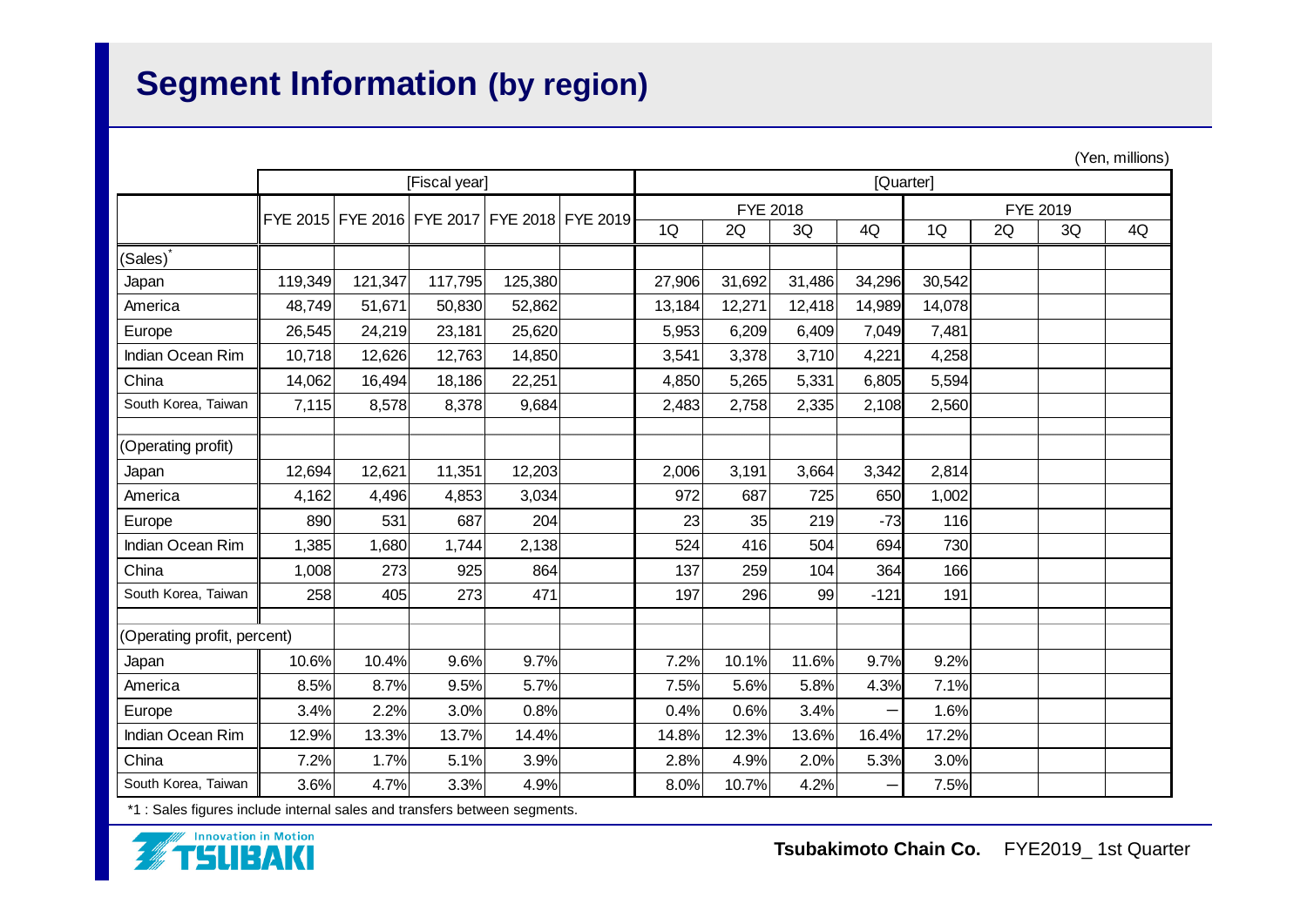#### **Breakdown of Overseas Sales**

|                             |          |          |                 |          |          |           |        |        |        |        |    |          | $\frac{1}{2}$ |
|-----------------------------|----------|----------|-----------------|----------|----------|-----------|--------|--------|--------|--------|----|----------|---------------|
|                             |          |          | [Fiscal year]   |          |          | [Quarter] |        |        |        |        |    |          |               |
|                             |          |          | <b>FYE 2017</b> | FYE 2018 |          | FYE 2018  |        |        |        |        |    | FYE 2019 |               |
|                             | FYE 2015 | FYE 2016 |                 |          | FYE 2019 | 1Q        | 2Q     | 3Q     | 4Q     | 1Q     | 2Q | 3Q       | 4Q            |
| (Consolidated sales)        | 196,738  | 203,976  | 198,762         | 215,716  |          | 49,870    | 52,908 | 52,796 | 60,142 | 55,480 |    |          |               |
| <b>USA</b>                  | 40,348   | 43,062   | 39,865          | 39,704   |          | 10,244    | 9,430  | 9,416  | 10,614 | 11,442 |    |          |               |
| Other                       | 7,656    | 8,316    | 9,047           | 10,503   |          | 2,248     | 2,098  | 2,521  | 3,636  | 2,240  |    |          |               |
| Europe                      | 24,021   | 23,000   | 22,298          | 24,670   |          | 5,774     | 6,090  | 6,011  | 6,795  | 7,173  |    |          |               |
| Indian Ocean Rim            | 12,851   | 12,824   | 13,452          | 14,860   |          | 3,381     | 3,371  | 3,474  | 4,634  | 3,915  |    |          |               |
| China                       | 13,868   | 15,251   | 16,531          | 20,273   |          | 4,417     | 4,764  | 4,852  | 6,240  | 5,112  |    |          |               |
| South Korea, Taiwan         | 7,550    | 8,638    | 7,978           | 9,721    |          | 2,449     | 3,072  | 2,370  | 1,830  | 2,736  |    |          |               |
| Total of overseas sales     | 106,297  | 111,094  | 109,174         | 119,734  |          | 28,517    | 28,823 | 28,645 | 33,749 | 32,622 |    |          |               |
| Total of domestic sales     | 90,441   | 92,882   | 89,588          | 95,982   |          | 21,353    | 24,085 | 24,151 | 26,393 | 22,858 |    |          |               |
| (Percent, sales by region)  |          |          |                 |          |          |           |        |        |        |        |    |          |               |
| <b>USA</b>                  | 20.5%    | 21.1%    | 20.1%           | 18.4%    |          | 20.5%     | 17.8%  | 17.8%  | 17.6%  | 20.6%  |    |          |               |
| Other                       | 3.9%     | 4.1%     | 4.6%            | 4.9%     |          | 4.5%      | 4.0%   | 4.8%   | 6.0%   | 4.0%   |    |          |               |
| Europe                      | 12.2%    | 11.3%    | 11.2%           | 11.4%    |          | 11.6%     | 11.5%  | 11.4%  | 11.3%  | 12.9%  |    |          |               |
| Indian Ocean Rim            | 6.5%     | 6.3%     | 6.8%            | 6.9%     |          | 6.8%      | 6.4%   | 6.6%   | 7.7%   | 7.1%   |    |          |               |
| China                       | 7.0%     | 7.5%     | 8.3%            | 9.4%     |          | 8.9%      | 9.0%   | 9.2%   | 10.4%  | 9.2%   |    |          |               |
| South Korea, Taiwan         | 3.8%     | 4.2%     | 4.0%            | 4.5%     |          | 4.9%      | 5.8%   | 4.5%   | 3.0%   | 4.9%   |    |          |               |
| Percent, all overseas sales | 54.0%    | 54.5%    | 54.9%           | 55.5%    |          | 57.2%     | 54.5%  | 54.3%  | 56.1%  | 58.8%  |    |          |               |



(Yen, millions)